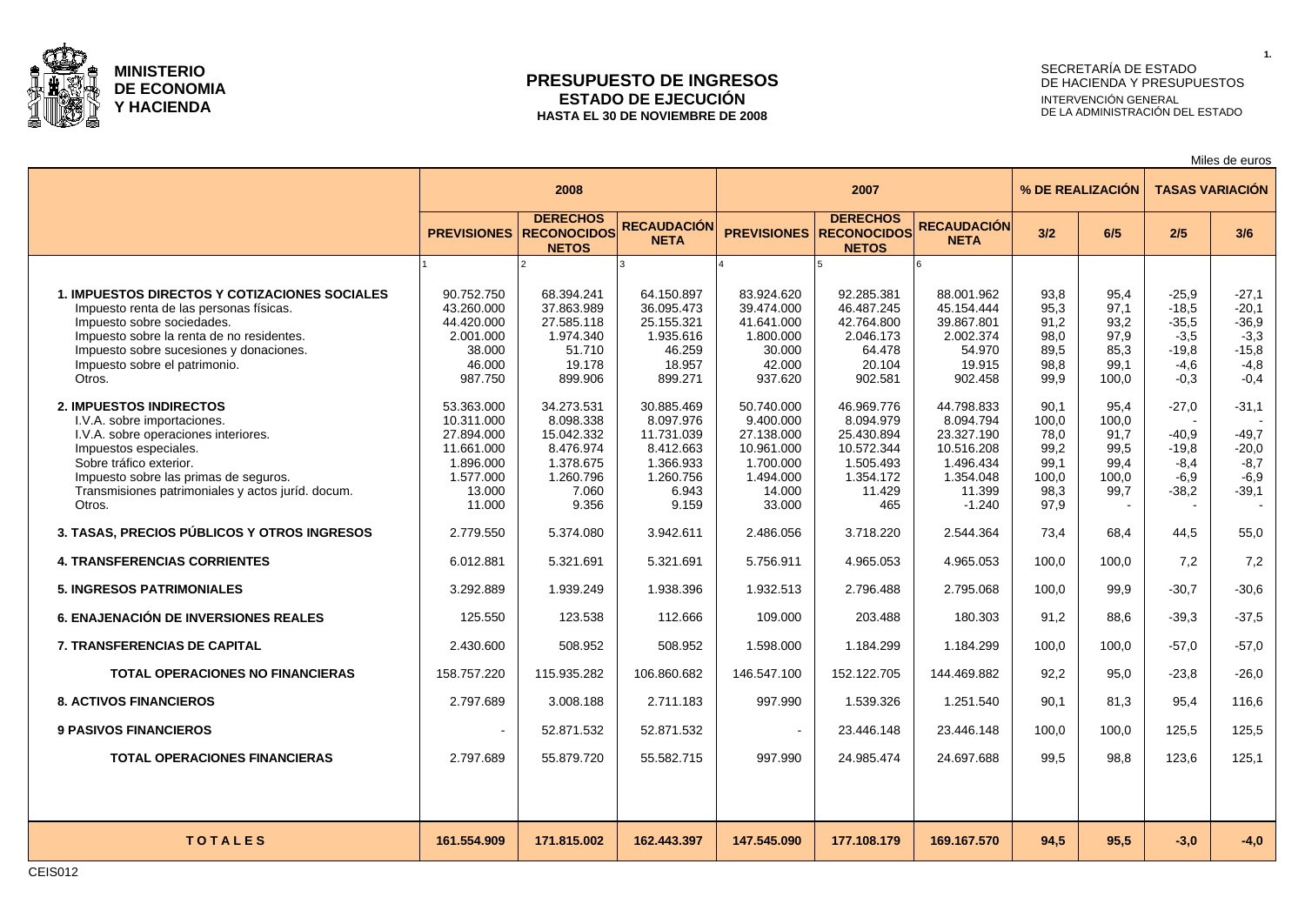

### **PRESUPUESTO DE GASTOS MODIFICACIONES DE CREDITO. SECCIONES HASTA EL 30 DE NOVIEMBRE DE 2008**

# SECRETARÍA DE ESTADO DE HACIENDA Y PRESUPUESTOS INTERVENCIÓN GENERAL DE LA ADMINISTRACIÓN DEL ESTADO

Miles de euros

|                                       | <b>CREDITOS</b><br><b>INICIALES</b> | <b>EXTRAORD.</b><br><b>Y SUPLEMENT.</b> | <b>AMPLIABLES</b> | <b>TRANSFEREN.</b> | <b>INCORPORADOS</b> | <b>GENERADOS</b><br><b>POR INGRESOS</b> | <b>ANULACIONES</b><br><b>Y OTROS</b> | <b>CREDITOS</b><br><b>TOTALES</b> |
|---------------------------------------|-------------------------------------|-----------------------------------------|-------------------|--------------------|---------------------|-----------------------------------------|--------------------------------------|-----------------------------------|
|                                       |                                     |                                         |                   |                    |                     |                                         |                                      |                                   |
| CASA DE SU MAJESTAD EL REY            | 8.663                               |                                         |                   |                    |                     |                                         |                                      | 8.663                             |
| <b>CORTES GENERALES</b>               | 232.529                             |                                         |                   |                    |                     |                                         |                                      | 232.529                           |
| TRIBUNAL DE CUENTAS                   | 57.163                              |                                         | 353               |                    |                     | 46                                      |                                      | 57.562                            |
| TRIBUNAL CONSTITUCIONAL               | 26.269                              |                                         |                   |                    |                     |                                         |                                      | 26.269                            |
| CONSEJO DE ESTADO                     | 11.748                              |                                         |                   |                    |                     |                                         |                                      | 11.748                            |
| DEUDA PÚBLICA                         | 51.114.511                          |                                         | 386.645           |                    |                     |                                         |                                      | 51.501.156                        |
| <b>CLASES PASIVAS</b>                 | 9.285.977                           |                                         | 289.400           |                    |                     |                                         |                                      | 9.575.377                         |
| CONSEJO GENERAL DEL PODER JUDICIAL    | 72.867                              |                                         |                   | 384                |                     | 1.513                                   |                                      | 74.764                            |
| ASUNTOS EXTERIORES Y DE COOPERACIÓN   | 3.414.340                           |                                         | 7.602             | $-1$               |                     | 1.027                                   |                                      | 3.422.968                         |
| <b>JUSTICIA</b>                       | 1.522.980                           |                                         | 110               | $-6.095$           |                     | 13.463                                  | $-110$                               | 1.530.344                         |
| <b>DEFENSA</b>                        | 8.494.113                           | 13.778                                  | 652.182           | 14.582             | 90.028              | 451.117                                 | -8                                   | 9.715.786                         |
| ECONOMIA Y HACIENDA                   | 5.042.118                           | 10.004.512                              | 43.350            | 27.161             |                     | 141.525                                 | -854                                 | 15.257.811                        |
| <b>INTERIOR</b>                       | 8.223.397                           | 865                                     | 240.249           | 61.640             | 1.661               | 23.265                                  |                                      | 8.551.081                         |
| <b>FOMENTO</b>                        | 12.347.391                          | 363.543                                 | 670               | 4.190              |                     | 48.434                                  | $-670$                               | 12.763.557                        |
| <b>EDUCACION Y CIENCIA</b>            | 6.710.878                           |                                         |                   | $-51$              | 359                 | 40.885                                  |                                      | 6.752.073                         |
| <b>TRABAJO Y ASUNTOS SOCIALES</b>     | 7.854.875                           | 254.705                                 | 30.766            | $-9.644$           | 8.804               | 16.814                                  | $-278$                               | 8.156.042                         |
| INDUSTRIA, TURISMO Y COMERCIO         | 6.912.794                           |                                         | 275               | $-15.162$          |                     | 8.905                                   | $-275$                               | 6.906.541                         |
| AGRICULTURA. PESCA Y ALIMENTACIÓN     | 1.939.635                           | 44.050                                  | 550               | 6.845              |                     | 8.780                                   | $-550$                               | 1.999.308                         |
| ADMINISTRACIONES PÚBLICAS             | 653.087                             | 29.467                                  | 295               | $-1$               | 28.556              | 25.006                                  |                                      | 736.410                           |
| <b>MEDIO AMBIENTE</b>                 | 2.905.844                           | 194.820                                 | 151               | $-26.606$          |                     | 9.773                                   |                                      | 3.083.977                         |
| <b>CULTURA</b>                        | 837.308                             |                                         | 3.819             | $-216$             |                     | 3.150                                   |                                      | 844.058                           |
| <b>PRESIDENCIA</b>                    | 285.638                             |                                         | 557               | 4.985              | 439                 | 176                                     |                                      | 291.794                           |
| SANIDAD Y CONSUMO                     | 1.003.053                           | 115.237                                 | 664               | $-7.889$           | 10.392              | 59.292                                  |                                      | 1.180.747                         |
| <b>VIVIENDA</b>                       | 1.382.618                           | 2.351                                   | 97.010            |                    | 4.539               | 5.106                                   | $-97.010$                            | 1.394.614                         |
| <b>GASTOS DE DIVERSOS MINISTERIOS</b> | 2.231.534                           |                                         | 30.967            | $-99.799$          |                     |                                         | $-2.832$                             | 2.159.870                         |
| <b>ENTES TERRITORIALES</b>            | 52.437.366                          |                                         | 1.655.012         | 45.671             |                     |                                         |                                      | 54.138.049                        |
| FONDOS DE COMPENSACIÓN INTERTERRIT.   | 1.337.981                           |                                         |                   |                    | 349.839             |                                         |                                      | 1.687.820                         |
| RELACIONES FINANCIERAS CON LA U. E.   | 12.423.100                          |                                         |                   |                    |                     |                                         |                                      | 12.423.100                        |
| FONDO DE CONTINGENCIA                 | 3.051.214                           |                                         |                   |                    |                     |                                         | $-2.640.801$                         | 410.413                           |
| <b>TOTALES</b>                        | 201.820.991                         | 11.023.328                              | 3.440.627         | -6                 | 494.617             | 858.277                                 | $-2.743.388$                         | 214.894.431                       |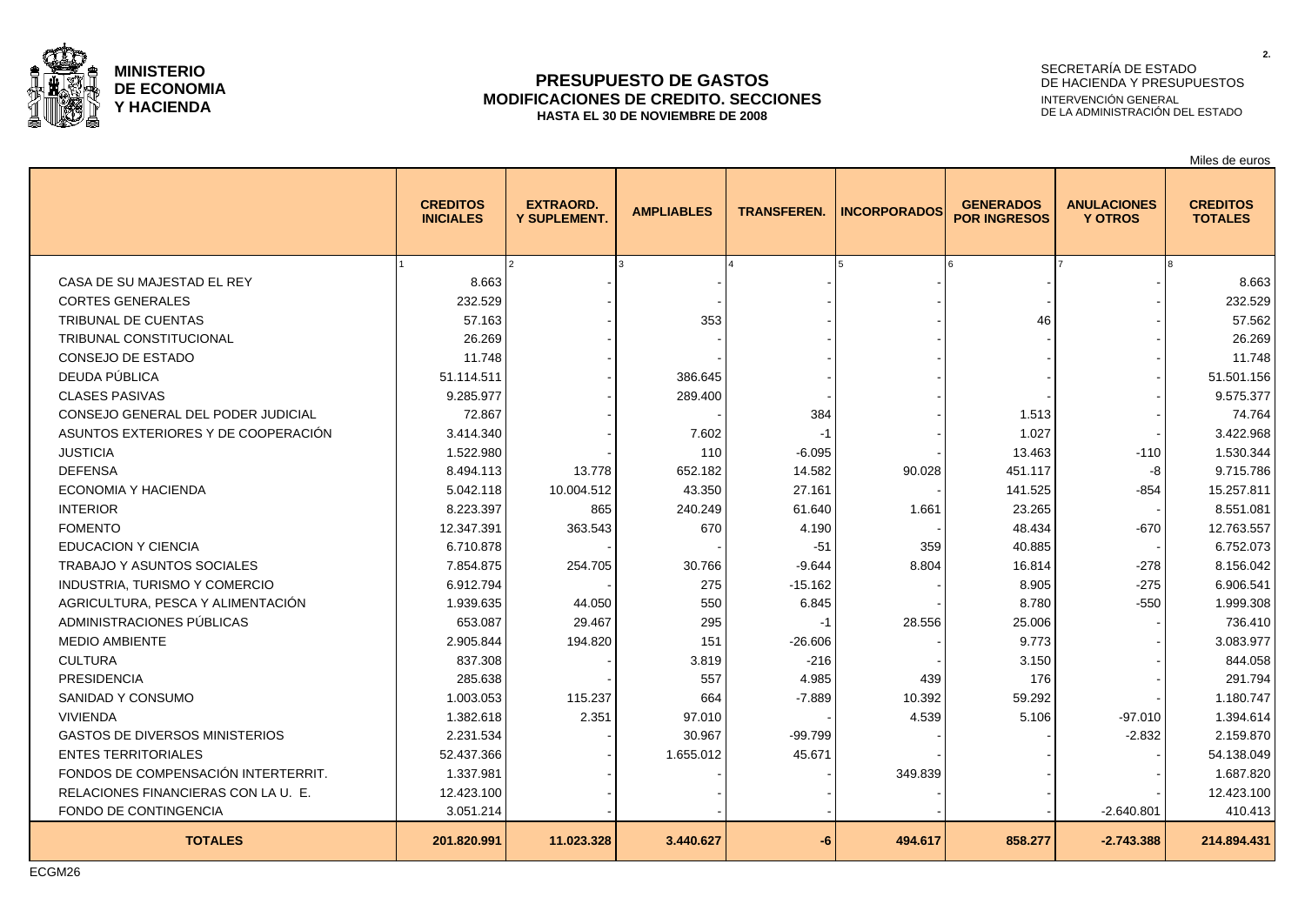

### **PRESUPUESTO DE GASTOS MODIFICACIONES DE CREDITO. CAPITULOS HASTA EL 30 DE NOVIEMBRE DE 2008**

# SECRETARÍA DE ESTADO DE HACIENDA Y PRESUPUESTOS INTERVENCIÓN GENERAL DE LA ADMINISTRACIÓN DEL ESTADO

|                                                 |                                     |                                  |                   |                    |                     |                                                                                 |              | Miles de euros                    |
|-------------------------------------------------|-------------------------------------|----------------------------------|-------------------|--------------------|---------------------|---------------------------------------------------------------------------------|--------------|-----------------------------------|
|                                                 | <b>CREDITOS</b><br><b>INICIALES</b> | <b>EXTRAORD.</b><br>Y SUPLEMENT. | <b>AMPLIABLES</b> | <b>TRANSFEREN.</b> | <b>INCORPORADOS</b> | <b>GENERADOS</b><br><b>ANULACIONES</b><br><b>POR INGRESOS</b><br><b>Y OTROS</b> |              | <b>CREDITOS</b><br><b>TOTALES</b> |
|                                                 |                                     |                                  |                   |                    |                     |                                                                                 |              |                                   |
| 1. GASTOS DE PERSONAL                           | 25.377.467                          | 865                              | 314.557           | $-217.011$         | 9.779               | 60.663                                                                          | $-5.587$     | 25.540.734                        |
| 2. GASTOS CORRIENTES EN BIENES Y SERVICIOS      | 3.563.249                           |                                  | 651.379           | 178.821            | 10.431              | 213.158                                                                         |              | 4.617.019                         |
| 3. GASTOS FINANCIEROS                           | 16.631.098                          | 5.973                            | 41.212            | $-3.471$           |                     |                                                                                 |              | 16.674.812                        |
| 4. TRANSFERENCIAS CORRIENTES                    | 83.371.962                          | 388.232                          | 1.945.765         | 21.358             | 2.551               | 147.891                                                                         |              | 85.877.764                        |
| <b>TOTAL OPERACIONES CORRIENTES</b>             | 128.943.776                         | 395.070                          | 2.952.913         | $-20.303$          | 22.761              | 421.712                                                                         | $-5.587$     | 132.710.329                       |
| 5. FONDO DE CONTINGENCIA Y OTROS IMPREVISTOS    | 3.099.910                           |                                  |                   | $-42.632$          |                     |                                                                                 | $-2.640.801$ | 416.477                           |
| TOTAL FONDO DE CONTINGENCIA Y OTROS IMPREVISTOS | 3.099.910                           |                                  |                   | $-42.632$          |                     |                                                                                 | $-2.640.801$ | 416.477                           |
| <b>6. INVERSIONES REALES</b>                    | 10.588.275                          | 66.901                           | 3.819             | 4.151              | 96.720              | 335.134                                                                         |              | 11.094.999                        |
| 7. TRANSFERENCIAS DE CAPITAL                    | 9.699.144                           | 561.357                          | 97.250            | 58.473             | 375.136             | 94.450                                                                          | $-97.000$    | 10.788.806                        |
| TOTAL OPERACIONES DE CAPITAL                    | 20.287.419                          | 628.258                          | 101.069           | 62.624             | 471.856             | 429.584                                                                         | $-97.000$    | 21.883.805                        |
| <b>TOTAL OPERACIONES NO FINANCIERAS</b>         | 152.331.105                         | 1.023.328                        | 3.053.982         | $-311$             | 494.617             | 851.296                                                                         | $-2.743.388$ | 155.010.611                       |
| 8. ACTIVOS FINANCIEROS                          | 14.981.282                          | 10.000.000                       |                   | 305                |                     | 6.981                                                                           |              | 24.988.571                        |
| 9. PASIVOS FINANCIEROS                          | 34.508.604                          |                                  | 386.645           |                    |                     |                                                                                 |              | 34.895.249                        |
| <b>TOTAL OPERACIONES FINANCIERAS</b>            | 49.489.886                          | 10.000.000                       | 386.645           | 305                |                     | 6.981                                                                           |              | 59.883.820                        |
| <b>TOTALES</b>                                  | 201.820.991                         | 11.023.328                       | 3.440.627         | $-6$               | 494.617             | 858.277                                                                         | $-2.743.388$ | 214.894.431                       |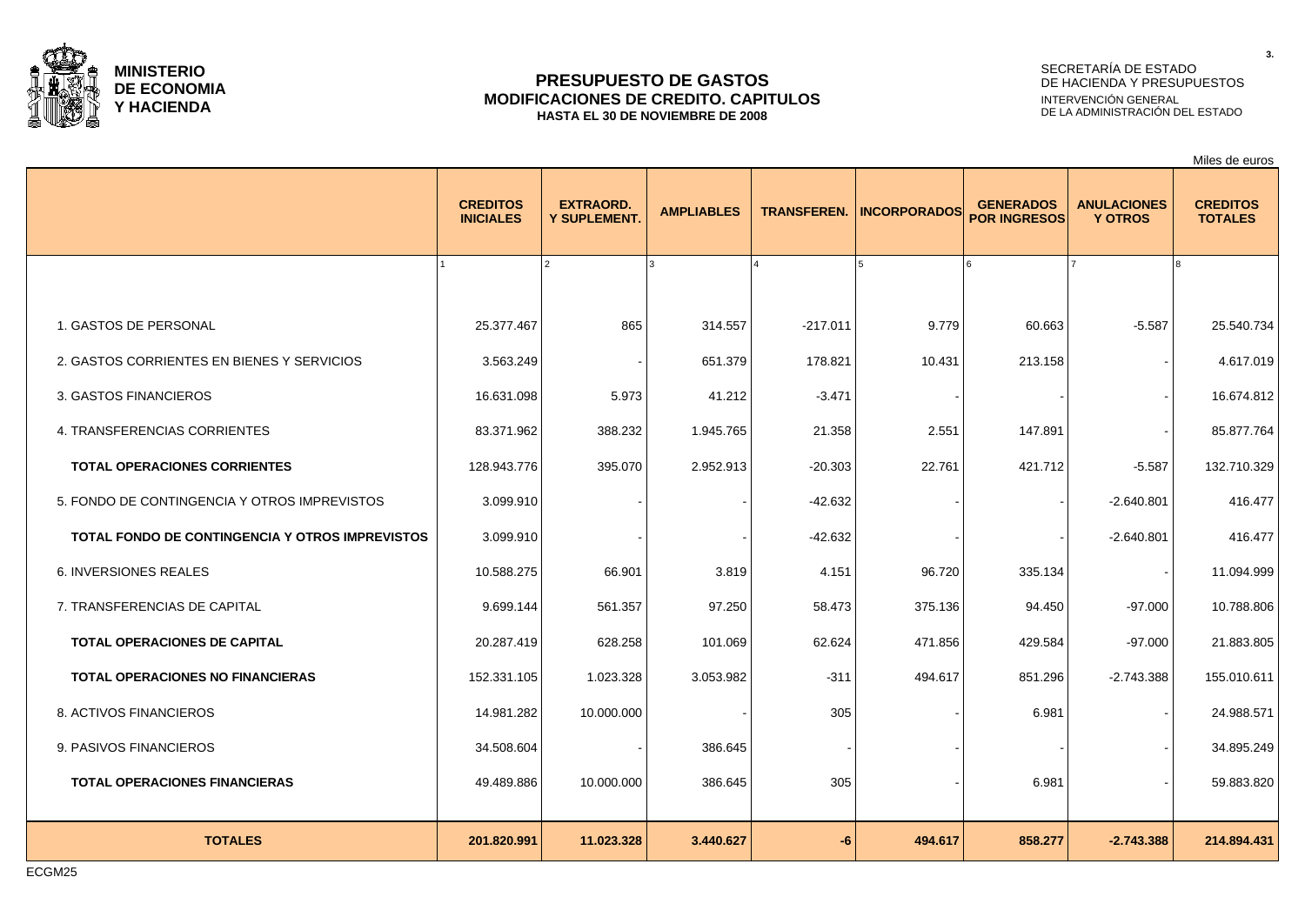

### **PRESUPUESTO DE GASTOS ESTADO DE EJECUCIÓN. SECCIONES HASTA EL 30 DE NOVIEMBRE DE 2008**

# SECRETARÍA DE ESTADO DE HACIENDA Y PRESUPUESTOS INTERVENCIÓN GENERAL DE LA ADMINISTRACIÓN DEL ESTADO

Miles de euros

|                                       |                                   |                    | 2008                                 |                                   | 2007                              |                    |                                      |                                   | % DE REALIZACIÓN |       |             | <b>TASAS DE</b><br><b>VARIACIÓN</b> |         |         |             |
|---------------------------------------|-----------------------------------|--------------------|--------------------------------------|-----------------------------------|-----------------------------------|--------------------|--------------------------------------|-----------------------------------|------------------|-------|-------------|-------------------------------------|---------|---------|-------------|
|                                       | <b>CREDITOS</b><br><b>TOTALES</b> | <b>COMPROMISOS</b> | <b>OBLIGAC.</b><br><b>RECONOCID.</b> | <b>PAGOS</b><br><b>REALIZADOS</b> | <b>CREDITOS</b><br><b>TOTALES</b> | <b>COMPROMISOS</b> | <b>OBLIGAC.</b><br><b>RECONOCID.</b> | <b>PAGOS</b><br><b>REALIZADOS</b> | 3/1              | 4/3   | 7/5         | 8/7                                 | 1/5     | 3/7     | 4/8         |
|                                       |                                   |                    |                                      |                                   |                                   |                    |                                      |                                   |                  |       |             |                                     |         |         |             |
| CASA DE SU MAJESTAD EL REY            | 8.663                             | 8.663              | 8.663                                | 8.663                             | 8.290                             | 8.290              | 8.290                                | 8.290                             | 100.0            | 100.0 | 100,0 100,0 |                                     | 4,5     | 4,5     | 4,5         |
| <b>CORTES GENERALES</b>               | 232.529                           | 232.529            | 232.529                              | 232.529                           | 218.310                           | 218.310            | 218.310                              | 218.310                           | 100,0            | 100,0 | 100,0       | 100,0                               | 6,5     | 6,5     | 6,5         |
| <b>TRIBUNAL DE CUENTAS</b>            | 57.562                            | 48.068             | 47.080                               | 46.624                            | 54.905                            | 44.966             | 44.163                               | 44.044                            | 81,8             | 99,0  | 80,4        | 99,7                                | 4,8     | 6,6     | 5,9         |
| TRIBUNAL CONSTITUCIONAL               | 26.269                            | 19.005             | 17.557                               | 17.305                            | 25.330                            | 18.072             | 16.948                               | 16.906                            | 66,8             | 98,6  | 66,9        | 99,8                                | 3,7     | 3,6     | 2,4         |
| <b>CONSEJO DE ESTADO</b>              | 11.748                            | 7.703              | 7.464                                | 7.449                             | 11.425                            | 7.849              | 7.632                                | 7.607                             | 63,5             | 99,8  | 66,8        | 99,7                                | 2,8     | $-2,2$  | $-2,1$      |
| DEUDA PÚBLICA                         | 51.501.156                        | 50.807.614         | 49.570.612                           | 49.570.412                        | 62.695.994                        | 49.413.255         | 47.623.590                           | 47.609.871                        | 96,3             | 100,0 | 76,0        | 100,0                               | $-17,9$ | 4,1     | 4,1         |
| <b>CLASES PASIVAS</b>                 | 9.575.377                         | 9.575.377          | 8.159.970                            | 8.159.955                         | 8.727.024                         | 8.727.024          | 7.594.060                            | 7.593.993                         | 85,2             | 100,0 | 87,0        | 100,0                               | 9,7     | 7,5     | 7,5         |
| CONSEJO GENERAL DEL PODER JUDICIAL    | 74.764                            | 51.320             | 45.209                               | 44.874                            | 70.700                            | 49.502             | 43.629                               | 42.613                            | 60,5             | 99,3  | 61,7        | 97,7                                | 5,7     | 3,6     | 5,3         |
| ASUNTOS EXTERIORES Y DE COOPERACIÓN   | 3.422.968                         | 2.241.669          | 2.221.603                            | 1.801.414                         | 2.373.191                         | 1.836.879          | 1.821.559                            | 1.816.603                         | 64,9             | 81,1  | 76,8        | 99,7                                | 44,2    | 22,0    | $-0.8$      |
| <b>JUSTICIA</b>                       | 1.530.344                         | 1.440.858          | 1.262.555                            | 1.253.756                         | 1.431.716                         | 1.261.465          | 1.201.986                            | 1.192.039                         | 82,5             | 99,3  | 84,0        | 99,2                                | 6,9     | 5,0     | 5,2         |
| <b>DEFENSA</b>                        | 9.715.786                         | 8.251.584          | 7.056.942                            | 6.914.001                         | 9.330.382                         | 7.745.257          | 6.676.804                            | 6.549.196                         | 72,6             | 98,0  | 71,6        | 98,1                                | 4,1     | 5,7     | 5,6         |
| ECONOMIA Y HACIENDA                   | 15.257.811                        | 14.680.351         | 9.435.194                            | 9.210.215                         | 4.872.206                         | 4.364.312          | 4.091.722                            | 3.990.129                         | 61,8             | 97,6  | 84,0        | 97,5                                | 213,2   | 130,6   | 130,8       |
| <b>INTERIOR</b>                       | 8.551.081                         | 6.914.559          | 6.505.266                            | 6.465.949                         | 7.879.408                         | 6.494.688          | 6.066.907                            | 6.025.841                         | 76,1             | 99,4  | 77.0        | 99,3                                | 8,5     | 7,2     | 7,3         |
| <b>FOMENTO</b>                        | 12.763.557                        | 11.855.192         | 10.602.096                           | 6.985.825                         | 11.654.613                        | 9.322.767          | 7.441.754                            | 7.231.214                         | 83,1             | 65,9  | 63,9        | 97,2                                | 9,5     | 42,5    | $-3,4$      |
| <b>EDUCACION Y CIENCIA</b>            | 6.752.073                         | 4.122.971          | 3.805.360                            | 3.159.457                         | 5.729.745                         | 3.716.396          | 3.445.128                            | 3.273.478                         | 56,4             | 83,0  | 60,1        | 95,0                                | 17,8    | 10,5    | $-3,5$      |
| <b>TRABAJO Y ASUNTOS SOCIALES</b>     | 8.156.042                         | 7.976.213          | 7.721.296                            | 7.263.625                         | 7.259.537                         | 6.583.051          | 6.431.086                            | 6.358.822                         | 94,7             | 94,1  | 88,6        | 98,9                                | 12,3    | 20,1    | 14,2        |
| INDUSTRIA, TURISMO Y COMERCIO         | 6.906.541                         | 4.789.746          | 3.476.558                            | 3.132.281                         | 7.039.965                         | 5.615.657          | 4.413.186                            | 4.308.898                         | 50,3             | 90,1  | 62,7        | 97,6                                | $-1,9$  | $-21,2$ | $-27,3$     |
| AGRICULTURA, PESCA Y ALIMENTACIÓN     | 1.999.308                         | 1.517.809          | 1.272.401                            | 1.094.555                         | 1.984.733                         | 1.406.474          | 1.191.032                            | 1.178.610                         | 63,6             | 86,0  | 60,0        | 99,0                                | 0,7     | 6,8     | $-7,1$      |
| ADMINISTRACIONES PÚBLICAS             | 736.410                           | 659.395            | 515.483                              | 489.964                           | 710.900                           | 599.888            | 481.374                              | 464.803                           | 70,0             | 95,0  | 67,7        | 96,6                                | 3,6     | 7,1     | 5,4         |
| <b>MEDIO AMBIENTE</b>                 | 3.083.977                         | 2.209.605          | 1.746.751                            | 1.575.449                         | 2.645.078                         | 1.971.010          | 1.475.788                            | 1.414.387                         | 56,6             | 90,2  | 55,8        | 95,8                                | 16,6    | 18,4    | 11,4        |
| <b>CULTURA</b>                        | 844.058                           | 783.873            | 694.114                              | 487.210                           | 760.836                           | 696.613            | 618.651                              | 614.752                           | 82,2             | 70,2  | 81,3        | 99,4                                | 10,9    | 12,2    | $-20,7$     |
| <b>PRESIDENCIA</b>                    | 291.794                           | 269.651            | 251.084                              | 206.499                           | 285.934                           | 258.747            | 239.023                              | 238.478                           | 86,0             | 82,2  | 83,6        | 99,8                                | 2,0     | 5,0     | $-13,4$     |
| SANIDAD Y CONSUMO                     | 1.180.747                         | 1.009.064          | 939.544                              | 692.235                           | 973.792                           | 901.171            | 837.847                              | 776.942                           | 79,6             | 73,7  | 86,0        | 92,7                                | 21,3    | 12,1    | $-10,9$     |
| <b>VIVIENDA</b>                       | 1.394.614                         | 858.138            | 811.971                              | 734.421                           | 1.265.545                         | 756.838            | 716.545                              | 675.215                           | 58,2             | 90,4  | 56,6        | 94.2                                | 10,2    | 13,3    | 8,8         |
| <b>GASTOS DE DIVERSOS MINISTERIOS</b> | 2.159.870                         | 1.874.890          | 1.710.006                            | 1.547.993                         | 2.075.207                         | 1.813.225          | 1.670.756                            | 1.667.744                         | 79,2             | 90,5  | 80,5        | 99,8                                | 4,1     | 2,3     | $-7,2$      |
| <b>ENTES TERRITORIALES</b>            | 54.138.049                        | 53.906.442         | 49.791.298                           | 49.791.100                        | 49.589.213                        | 49.400.788         | 45.483.694                           | 45.439.527                        | 92,0             | 100,0 | 91,7        | 99,9                                | 9,2     | 9,5     | 9,6         |
| FONDOS DE COMPENSACIÓN INTERTERRIT.   | 1.687.820                         | 1.061.934          | 1.061.934                            | 1.061.934                         | 1.532.073                         | 1.039.278          | 1.039.278                            | 497.420                           | 62,9             | 100,0 | 67.8        | 47.9                                | 10,2    |         | $2,2$ 113,5 |
| RELACIONES FINANCIERAS CON LA U. E.   | 12.423.100                        | 9.590.116          | 9.590.116                            | 9.590.116                         | 11.654.150                        | 9.004.920          | 9.004.920                            | 9.004.920                         | 77,2             | 100,0 |             | 77,3 100,0                          | 6,6     | 6,5     | 6,5         |
| <b>FONDO DE CONTINGENCIA</b>          | 410.413                           |                    |                                      |                                   | 1.155.852                         |                    |                                      |                                   |                  |       |             |                                     | $-64,5$ |         |             |
| <b>TOTALES</b>                        | 214.894.431                       | 196.764.339        | 178.560.656                          | 171.545.810                       | 204.016.054                       | 173.276.692        | 159.905.662                          | 158.260.652                       | 83.1             | 96.1  | 78,4        | 99,0                                | 5,3     | 11.7    | 8,4         |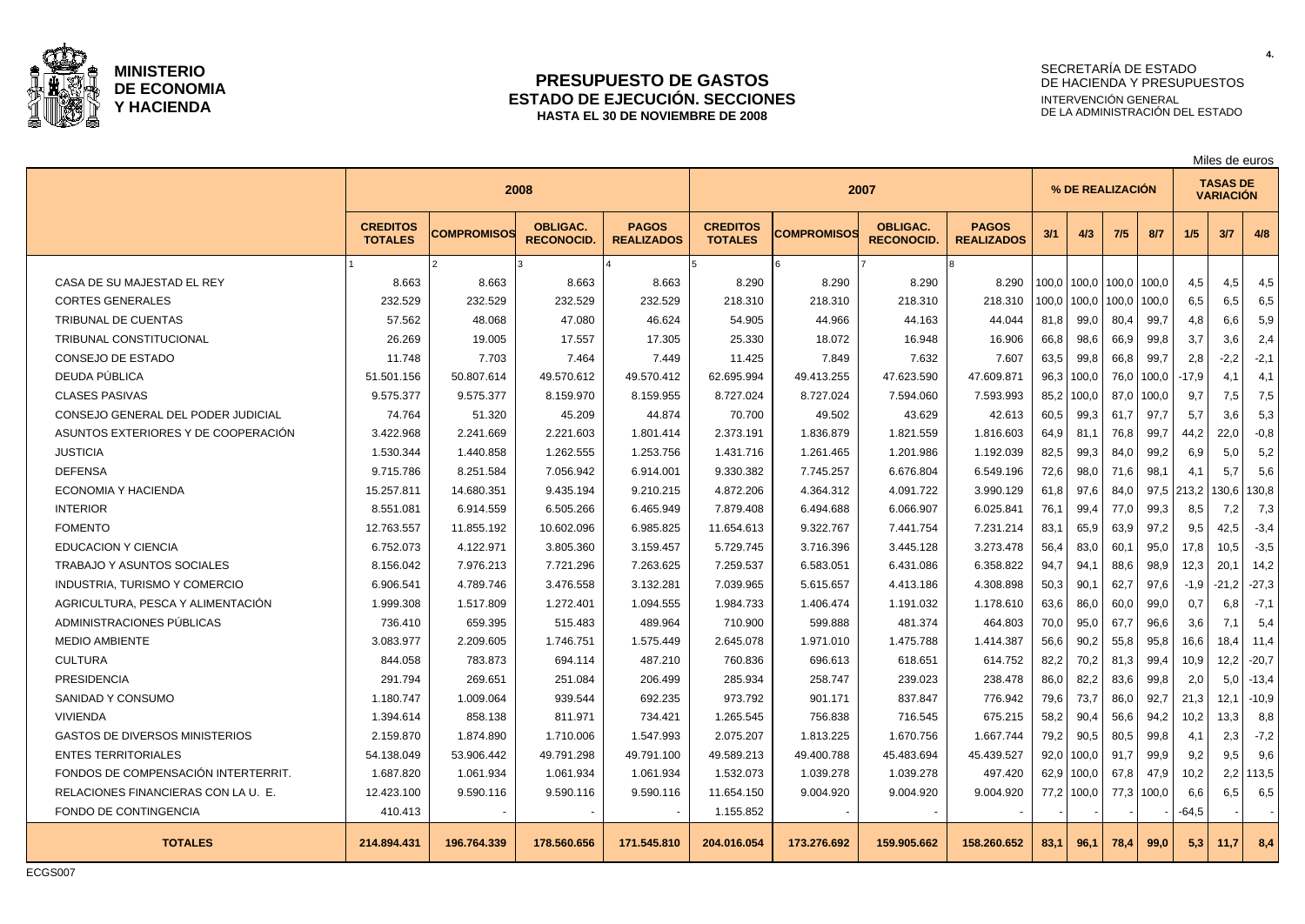

### **PRESUPUESTO DE GASTOS ESTADO DE EJECUCIÓN. CAPÍTULOS HASTA EL 30 DE NOVIEMBRE DE 2008**

# SECRETARÍA DE ESTADO DE HACIENDA Y PRESUPUESTOS INTERVENCIÓN GENERAL DE LA ADMINISTRACIÓN DEL ESTADO

Miles de euros

|                                                |                                   | 2008               |                                      |                                   |                                   | 2007        |                                     |                                   |             | % DE REALIZACIÓN    |      |             |                            | <b>TASAS DE</b><br><b>VARIACIÓN</b> |                 |
|------------------------------------------------|-----------------------------------|--------------------|--------------------------------------|-----------------------------------|-----------------------------------|-------------|-------------------------------------|-----------------------------------|-------------|---------------------|------|-------------|----------------------------|-------------------------------------|-----------------|
|                                                | <b>CREDITOS</b><br><b>TOTALES</b> | <b>COMPROMISOS</b> | <b>OBLIGAC.</b><br><b>RECONOCID.</b> | <b>PAGOS</b><br><b>REALIZADOS</b> | <b>CREDITOS</b><br><b>TOTALES</b> | COMPROMISOS | <b>OBLIGAC.</b><br><b>RECONOCID</b> | <b>PAGOS</b><br><b>REALIZADOS</b> | 3/1         | 4/3                 | 7/5  | 8/7         | 1/5                        | 3/7                                 | 4/8             |
|                                                |                                   |                    |                                      |                                   |                                   |             |                                     |                                   |             |                     |      |             |                            |                                     |                 |
| 1. GASTOS DE PERSONAL                          | 25.540.734                        | 23.409.944         | 21.799.063                           | 21.626.749                        | 23.721.843                        | 21.614.685  | 20.390.391                          | 20.370.366                        | 85,4        | 99,2                |      | 86,0 99,9   | 7,7                        | 6,9                                 | 6,2             |
| 2. GASTOS CORRIENTES EN BIENES Y SERVICIOS     | 4.617.019                         | 3.821.670          | 3.115.560                            | 3.024.753                         | 4.471.625                         | 3.688.904   | 2.948.423                           | 2.867.468                         | $67,5$ 97,1 |                     | 65,9 | 97,3        | 3,3                        | 5,7                                 | 5,5             |
| 3. GASTOS FINANCIEROS                          | 16.674.812                        | 15.968.943         | 15.702.101                           | 15.701.830                        | 14.998.376                        | 14.953.812  | 14.334.212                          | 14.320.375                        |             | 94,2 100,0          |      |             | 95,6 99,9 11,2             | 9,5                                 | 9,6             |
| 4. TRANSFERENCIAS CORRIENTES                   | 85.877.764                        | 80.719.877         | 75.987.001                           | 73.780.874                        | 79.035.103                        | 73.603.512  | 69.238.397                          | 68.891.832                        |             | 88,5 97,1           |      | 87,6 99,5   | 8.7                        | 9.7                                 | 7,1             |
| <b>TOTAL OPERACIONES CORRIENTES</b>            | 132.710.329                       | 123.920.434        | 116.603.725                          | 114.134.206                       | 122.226.947                       | 113.860.913 | 106.911.423                         | 106.450.041                       | 87,9        | 97,9                |      | 87,5 99,6   | 8.6                        | 9.1                                 | 7,2             |
| 5. FDO. DE CONTINGENCIA Y OTROS IMPREV.        | 416.477                           |                    |                                      |                                   | 1.168.337                         |             |                                     |                                   |             |                     |      |             | $-64,4$                    |                                     |                 |
| <b>TOTAL FDO. CONTINGENCIA Y OTROS IMPREV.</b> | 416.477                           |                    |                                      |                                   | 1.168.337                         |             |                                     |                                   |             |                     |      |             | $-64,4$                    |                                     | $\sim$          |
| <b>6. INVERSIONES REALES</b>                   | 11.094.999                        | 9.862.133          | 7.067.767                            | 6.704.216                         | 10.587.809                        | 9.106.822   | 6.353.964                           | 6.066.446                         | 63.7        | $94.9$ 60.0 95.5    |      |             | 4.8                        |                                     | $11,2$   $10,5$ |
| 7. TRANSFERENCIAS DE CAPITAL                   | 10.788.806                        | 8.013.739          | 7.130.950                            | 5.837.718                         | 10.166.424                        | 8.092.732   | 7.167.502                           | 6.344.851                         | 66,1        | 81,9 70,5 88,5      |      |             | 6.1                        | $-0,5$                              | $-8,0$          |
| <b>TOTAL OPERACIONES DE CAPITAL</b>            | 21.883.805                        | 17.875.872         | 14.198.717                           | 12.541.934                        | 20.754.233                        | 17.199.554  | 13.521.466                          | 12.411.297                        | 64,9        | 88,3                |      | $65.2$ 91.8 | 5,4                        | 5.0                                 | 1,1             |
| <b>TOTAL OPERACIONES NO FINANCIERAS</b>        | 155.010.611                       | 141.796.306        | 130.802.442                          | 126.676.140                       | 144.149.517                       | 131.060.467 | 120.432.889                         | 118.861.338                       | 84,4        | 96,8                |      | 83,5 98,7   | 7,5                        | 8,6                                 | 6,6             |
| 8. ACTIVOS FINANCIEROS                         | 24.988.571                        | 20.077.715         | 13.838.103                           | 10.949.559                        | 12.119.678                        | 7.724.966   | 6.152.128                           | 6.078.669                         | 55,4        | 79,1                |      |             | 50,8 98,8 106,2 124,9 80,1 |                                     |                 |
| 9. PASIVOS FINANCIEROS                         | 34.895.249                        | 34.890.318         | 33.920.111                           | 33.920.111                        | 47.746.859                        | 34.491.259  | 33.320.645                          | 33.320.645                        |             | $97,2$ 100,0        |      |             | 69,8 100,0 -26,9           | 1,8                                 | 1,8             |
| <b>TOTAL OPERACIONES FINANCIERAS</b>           | 59.883.820                        | 54.968.033         | 47.758.214                           | 44.869.670                        | 59.866.537                        | 42.216.225  | 39.472.773                          | 39.399.314                        |             | 79,8 94,0 65,9 99,8 |      |             |                            |                                     | $21,0$ 13,9     |
| <b>TOTALES</b>                                 | 214.894.431                       | 196.764.339        | 178.560.656                          | 171.545.810                       | 204.016.054                       | 173.276.692 | 159.905.662                         | 158.260.652                       | 83.1        | 96.1                |      | $78,4$ 99,0 |                            | $5,3$   11,7                        | 8,4             |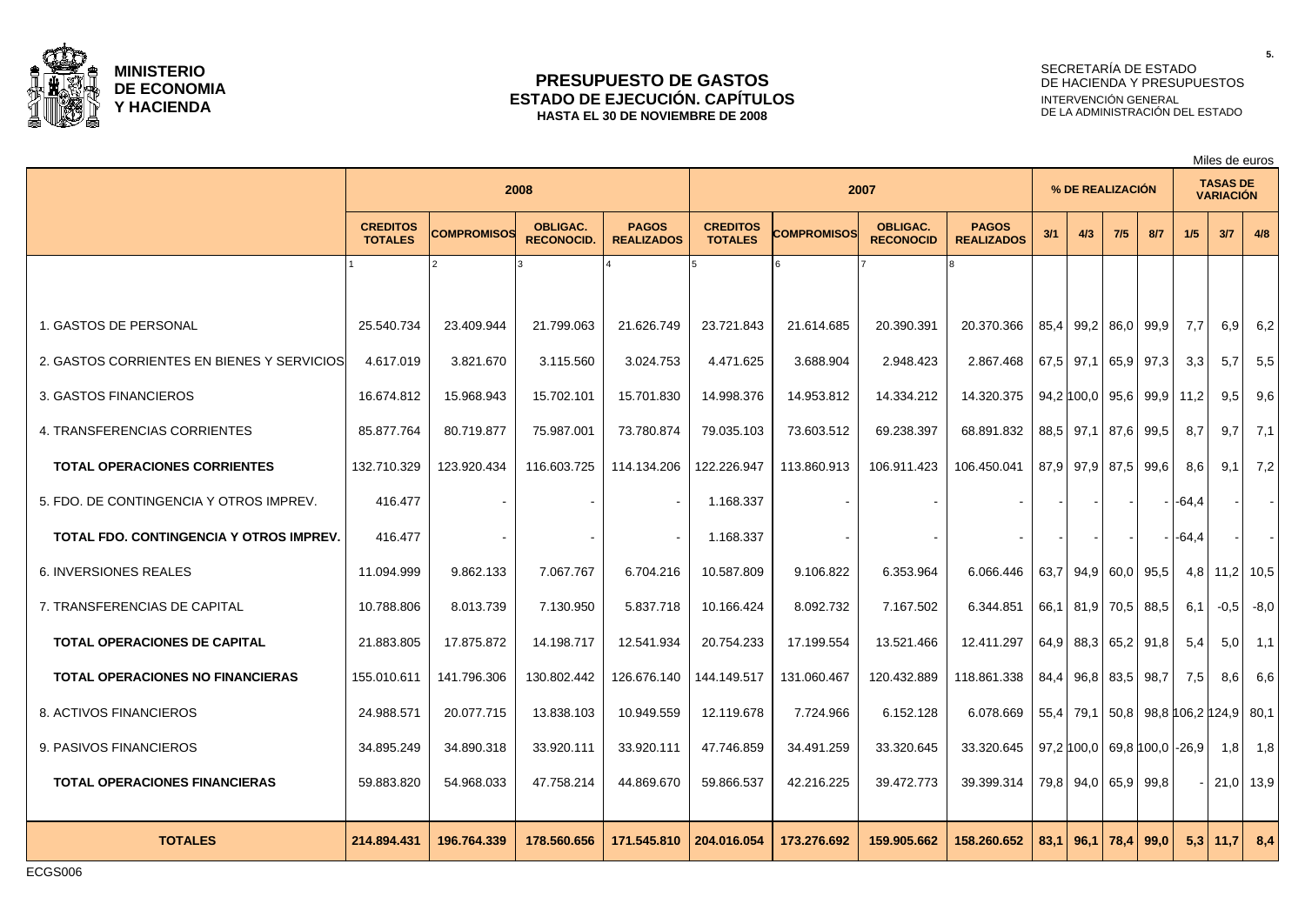

### **PRESUPUESTO DE GASTOS EJECUCIÓN CAPÍTULO 6: INVERSIONES REALES. SECCIONES HASTA EL 30 DE NOVIEMBRE DE 2008**

# SECRETARÍA DE ESTADO DE HACIENDA Y PRESUPUESTOS INTERVENCIÓN GENERAL DE LA ADMINISTRACIÓN DEL ESTADO

|                                       |                                   |                    |                                           |                                   |                                   |                    |                                           |                                   |                  | Miles de euros |          |          |             |          |                                     |         |         |
|---------------------------------------|-----------------------------------|--------------------|-------------------------------------------|-----------------------------------|-----------------------------------|--------------------|-------------------------------------------|-----------------------------------|------------------|----------------|----------|----------|-------------|----------|-------------------------------------|---------|---------|
|                                       |                                   |                    | 2008                                      |                                   | 2007                              |                    |                                           |                                   | % DE REALIZACIÓN |                |          |          |             |          | <b>TASAS DE</b><br><b>VARIACIÓN</b> |         |         |
|                                       | <b>CREDITOS</b><br><b>TOTALES</b> | <b>COMPROMISOS</b> | <b>OBLIGACIONES</b><br><b>RECONOCIDAS</b> | <b>PAGOS</b><br><b>REALIZADOS</b> | <b>CREDITOS</b><br><b>TOTALES</b> | <b>COMPROMISOS</b> | <b>OBLIGACIONES</b><br><b>RECONOCIDAS</b> | <b>PAGOS</b><br><b>REALIZADOS</b> | %<br>2/1         | %<br>3/1       | %<br>4/3 | %<br>6/5 | $\%$<br>7/5 | %<br>8/7 | 1/5                                 | 3/7     | 4/8     |
|                                       |                                   |                    |                                           |                                   |                                   |                    |                                           |                                   |                  |                |          |          |             |          |                                     |         |         |
| CASA DE SU MAJESTAD EL REY            |                                   |                    |                                           |                                   |                                   |                    |                                           |                                   |                  |                |          |          |             |          |                                     |         |         |
| <b>CORTES GENERALES</b>               | 5.272                             | 5.272              | 5.272                                     | 5.272                             | 9.230                             | 9.230              | 9.230                                     | 9.230                             | 100,0            | 100.0          | 100,0    | 100,0    | 100,0       | 100,0    | $-42,9$                             | -42,9   | $-42,9$ |
| <b>TRIBUNAL DE CUENTAS</b>            | 1.940                             | 1.774              | 1.130                                     | 1.003                             | 2.289                             | 1.549              | 1.058                                     | 955                               | 91.4             | 58,2           | 88,8     | 67,7     | 46,2        | 90,3     | $-15,2$                             | 6,8     | 5,0     |
| TRIBUNAL CONSTITUCIONAL               | 1.379                             | 1.304              | 644                                       | 529                               | 1.874                             | 1.385              | 828                                       | 828                               | 94.6             | 46,7           | 82,1     | 73,9     | 44,2        | 100,0    | $-26,4$                             | $-22,2$ | $-36,1$ |
| <b>CONSEJO DE ESTADO</b>              | 390                               | 227                | 110                                       | 104                               | 390                               | 274                | 172                                       | 172                               | 58.2             | 28,2           | 94,5     | 70,3     | 44.1        | 100,0    |                                     | $-36.0$ | $-39.5$ |
| DEUDA PÚBLICA                         |                                   |                    |                                           |                                   |                                   |                    |                                           |                                   |                  |                |          |          |             |          |                                     |         |         |
| <b>CLASES PASIVAS</b>                 |                                   |                    |                                           |                                   |                                   |                    |                                           |                                   |                  |                |          |          |             |          |                                     |         |         |
| CONSEJO GENERAL DEL PODER JUDICIAL    | 5.576                             | 3.751              | 1.692                                     | 1.670                             | 5.973                             | 3.758              | 1.871                                     | 1.690                             | 67,3             | 30,3           | 98,7     | 62,9     | 31,3        | 90,3     | $-6,6$                              | $-9,6$  | $-1,2$  |
| ASUNTOS EXTERIORES Y DE COOPERACIÓN   | 51.891                            | 42.279             | 34.235                                    | 33.118                            | 47.062                            | 37.657             | 33.414                                    | 32.878                            | 81.5             | 66.0           | 96.7     | 80,0     | 71.0        | 98,4     | 10,3                                | 2,5     | 0.7     |
| <b>JUSTICIA</b>                       | 113.175                           | 100.984            | 56.539                                    | 51.609                            | 90.729                            | 81.073             | 46.512                                    | 43.239                            | 89,2             | 50,0           | 91,3     | 89,4     | 51,3        | 93,0     | 24,7                                | 21.6    | 19,4    |
| <b>DEFENSA</b>                        | 2.470.648                         | 2.187.845          | 1.369.287                                 | 1.297.290                         | 2.460.833                         | 1.954.564          | 1.258.611                                 | 1.185.100                         | 88.6             | 55.4           | 94,7     | 79,4     | 51.1        | 94,2     | 0,4                                 | 8.8     | 9.5     |
| ECONOMIA Y HACIENDA                   | 89.095                            | 79.112             | 51.632                                    | 49.035                            | 83.130                            | 75.090             | 36.078                                    | 35.094                            | 88,8             | 58,0           | 95,0     | 90,3     | 43,4        | 97,3     | 7,2                                 | 43,1    | 39,7    |
| <b>INTERIOR</b>                       | 508.798                           | 428.064            | 217.971                                   | 210.597                           | 510.624                           | 423.281            | 189.063                                   | 180.432                           | 84,1             | 42,8           | 96,6     | 82,9     | 37,0        | 95,4     | $-0,4$                              | 15,3    | 16,7    |
| <b>FOMENTO</b>                        | 5.464.341                         | 5.083.649          | 4.086.377                                 | 3.877.294                         | 5.260.177                         | 4.729.557          | 3.666.333                                 | 3.495.537                         | 93,0             | 74,8           | 94,9     | 89,9     | 69,7        | 95,3     | 3,9                                 | 11,5    | 10,9    |
| <b>EDUCACION Y CIENCIA</b>            | 43.386                            | 28.810             | 19.294                                    | 19.188                            | 43.513                            | 29.377             | 17.384                                    | 17.255                            | 66,4             | 44,5           | 99,5     | 67,5     | 40,0        | 99,3     | $-0,3$                              | 11.0    | 11,2    |
| <b>TRABAJO Y ASUNTOS SOCIALES</b>     | 41.466                            | 35.676             | 22.794                                    | 22.549                            | 35.382                            | 24.253             | 14.266                                    | 13.938                            | 86.0             | 55,0           | 98,9     | 68,5     | 40,3        | 97.7     | 17,2                                | 59.8    | 61.8    |
| INDUSTRIA, TURISMO Y COMERCIO         | 109.614                           | 77.779             | 37.589                                    | 37.294                            | 141.295                           | 126.779            | 88.090                                    | 87.342                            | 71,0             | 34,3           | 99,2     | 89,7     | 62,3        | 99,2     | $-22,4$                             | $-57.3$ | $-57,3$ |
| AGRICULTURA, PESCA Y ALIMENTACIÓN     | 363.078                           | 298.393            | 185.907                                   | 184.575                           | 300.436                           | 281.629            | 168.701                                   | 161.467                           | 82,2             | 51,2           | 99,3     | 93,7     | 56,2        | 95,7     | 20,9                                | 10.2    | 14,3    |
| ADMINISTRACIONES PÚBLICAS             | 82.907                            | 65.938             | 24.665                                    | 21.761                            | 61.233                            | 45.580             | 18.568                                    | 17.621                            | 79,5             | 29,8           | 88,2     | 74,4     | 30,3        | 94,9     | 35,4                                | 32,8    | 23,5    |
| <b>MEDIO AMBIENTE</b>                 | 1.476.383                         | 1.220.990          | 843.042                                   | 784.291                           | 1.288.500                         | 1.110.155          | 714.212                                   | 697.639                           | 82,7             | 57,1           | 93,0     | 86,2     | 55,4        | 97,7     | 14,6                                | 18,0    | 12,4    |
| <b>CULTURA</b>                        | 77.259                            | 53.470             | 28.133                                    | 27.548                            | 74.692                            | 50.638             | 25.491                                    | 24.504                            | 69,2             | 36,4           | 97,9     | 67,8     | 34,1        | 96,1     | 3,4                                 | 10,4    | 12,4    |
| <b>PRESIDENCIA</b>                    | 13.383                            | 11.544             | 8.230                                     | 7.722                             | 13.298                            | 10.288             | 6.391                                     | 6.245                             | 86,3             | 61,5           | 93,8     | 77,4     | 48,1        | 97.7     | 0,6                                 | 28,8    | 23,7    |
| SANIDAD Y CONSUMO                     | 13.231                            | 12.731             | 6.010                                     | 5.819                             | 12.284                            | 11.963             | 4.143                                     | 3.504                             | 96,2             | 45,4           | 96,8     | 97,4     | 33,7        | 84,6     | 7,7                                 | 45,7    | 66,1    |
| <b>VIVIENDA</b>                       | 88.475                            | 61.925             | 25.879                                    | 24.770                            | 77.222                            | 54.222             | 22.168                                    | 21.477                            | 70.0             | 29,3           | 95,7     | 70,2     | 28,7        | 96,9     | 14,6                                | 16,7    | 15,3    |
| <b>GASTOS DE DIVERSOS MINISTERIOS</b> | 73.312                            | 60.616             | 41.335                                    | 41.178                            | 67.643                            | 44.520             | 31.380                                    | 30.299                            | 82,7             | 56.4           | 99,6     | 65,8     | 46,4        | 96,6     | 8,4                                 | 31.7    | 35,9    |
| <b>ENTES TERRITORIALES</b>            |                                   |                    |                                           |                                   |                                   |                    |                                           |                                   |                  |                |          |          |             |          |                                     |         |         |
| FONDOS DE COMPENSACIÓN INTERTERRIT.   |                                   |                    |                                           |                                   |                                   |                    |                                           |                                   |                  |                |          |          |             |          |                                     |         |         |
| RELACIONES FINANCIERAS CON LA U. E.   |                                   |                    |                                           |                                   |                                   |                    |                                           |                                   |                  |                |          |          |             |          |                                     |         |         |
| FONDO DE CONTINGENCIA                 |                                   |                    |                                           |                                   |                                   |                    |                                           |                                   |                  |                |          |          |             |          |                                     |         |         |
| <b>TOTALES</b>                        | 11.094.999                        | 9.862.133          | 7.067.767                                 | 6.704.216                         | 10.587.809                        | 9.106.822          | 6.353.964                                 | 6.066.446                         | 88.9             | 63.7           | 94.9     | 86.0     | 60.0        | 95.5     | 4.8                                 | 11.2    | 10,5    |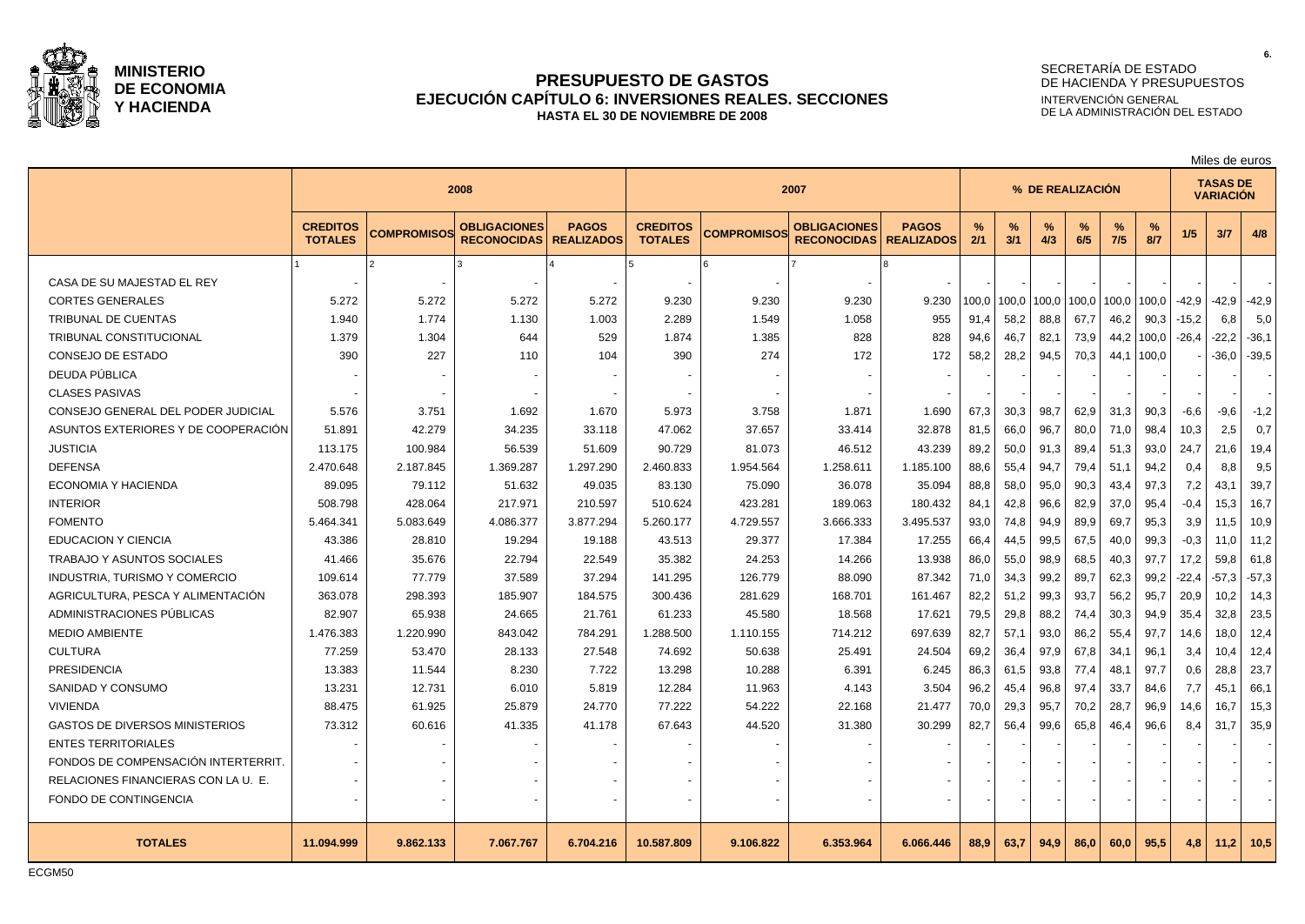

### **PRESUPUESTO DE GASTOS GASTOS DE CARÁCTER PLURIANUAL. SECCIONES HASTA EL 30 DE NOVIEMBRE DE 2008**

# SECRETARÍA DE ESTADO DE HACIENDA Y PRESUPUESTOS INTERVENCIÓN GENERAL DE LA ADMINISTRACIÓN DEL ESTADO

|                                       |                    |                       | Miles de euros     |
|---------------------------------------|--------------------|-----------------------|--------------------|
|                                       | <b>RETENCIONES</b> | <b>AUTORIZACIONES</b> | <b>COMPROMISOS</b> |
|                                       |                    |                       |                    |
| CASA DE SU MAJESTAD EL REY            |                    |                       |                    |
| <b>CORTES GENERALES</b>               |                    |                       |                    |
| <b>TRIBUNAL DE CUENTAS</b>            | 269                | 269                   | 269                |
| TRIBUNAL CONSTITUCIONAL               |                    |                       |                    |
| <b>CONSEJO DE ESTADO</b>              | 1.071              | 233                   | 233                |
| DEUDA PÚBLICA                         | 401.446.287        | 401.444.287           | 401.444.287        |
| <b>CLASES PASIVAS</b>                 |                    |                       |                    |
| CONSEJO GENERAL DEL PODER JUDICIAL    | 17.122             | 5.271                 | 5.271              |
| ASUNTOS EXTERIORES Y DE COOPERACIÓN   | 99.310             | 65.893                | 65.893             |
| <b>JUSTICIA</b>                       | 249.165            | 130.194               | 130.194            |
| <b>DEFENSA</b>                        | 25.924.013         | 25.503.946            | 25.502.089         |
| ECONOMÍA Y HACIENDA                   | 745.373            | 316.606               | 305.888            |
| <b>INTERIOR</b>                       | 1.439.986          | 1.047.894             | 753.469            |
| <b>FOMENTO</b>                        | 28.695.344         | 24.994.527            | 24.994.527         |
| EDUCACIÓN Y CIENCIA                   | 2.022.047          | 1.044.508             | 1.044.408          |
| <b>TRABAJO Y ASUNTOS SOCIALES</b>     | 83.982             | 76.611                | 60.276             |
| INDUSTRIA, TURISMO Y COMERCIO         | 6.421.841          | 6.347.760             | 5.859.621          |
| AGRICULTURA, PESCA Y ALIMENTACIÓN     | 542.931            | 204.154               | 203.444            |
| ADMINISTRACIONES PÚBLICAS             | 154.144            | 81.625                | 79.721             |
| <b>MEDIO AMBIENTE</b>                 | 3.240.618          | 1.882.875             | 1.740.071          |
| <b>CULTURA</b>                        | 43.181             | 32.605                | 28.040             |
| <b>PRESIDENCIA</b>                    | 14.062             | 8.705                 | 8.702              |
| SANIDAD Y CONSUMO                     | 225.633            | 223.896               | 158.688            |
| <b>VIVIENDA</b>                       | 7.326.951          | 2.666.146             | 58.166             |
| <b>GASTOS DE DIVERSOS MINISTERIOS</b> | 119.075            | 111.313               | 110.573            |
| <b>ENTES TERRITORIALES</b>            | 404.287            | 404.287               | 404.287            |
| FONDO DE COMPENSACIÓN INTERTERRIT.    |                    |                       |                    |
| RELACIONES FINANCIERAS CON LA U. E.   |                    |                       |                    |
| FONDO DE CONTINGENCIA                 |                    |                       |                    |
|                                       | 479.216.692        | 466.593.605           | 462.958.117        |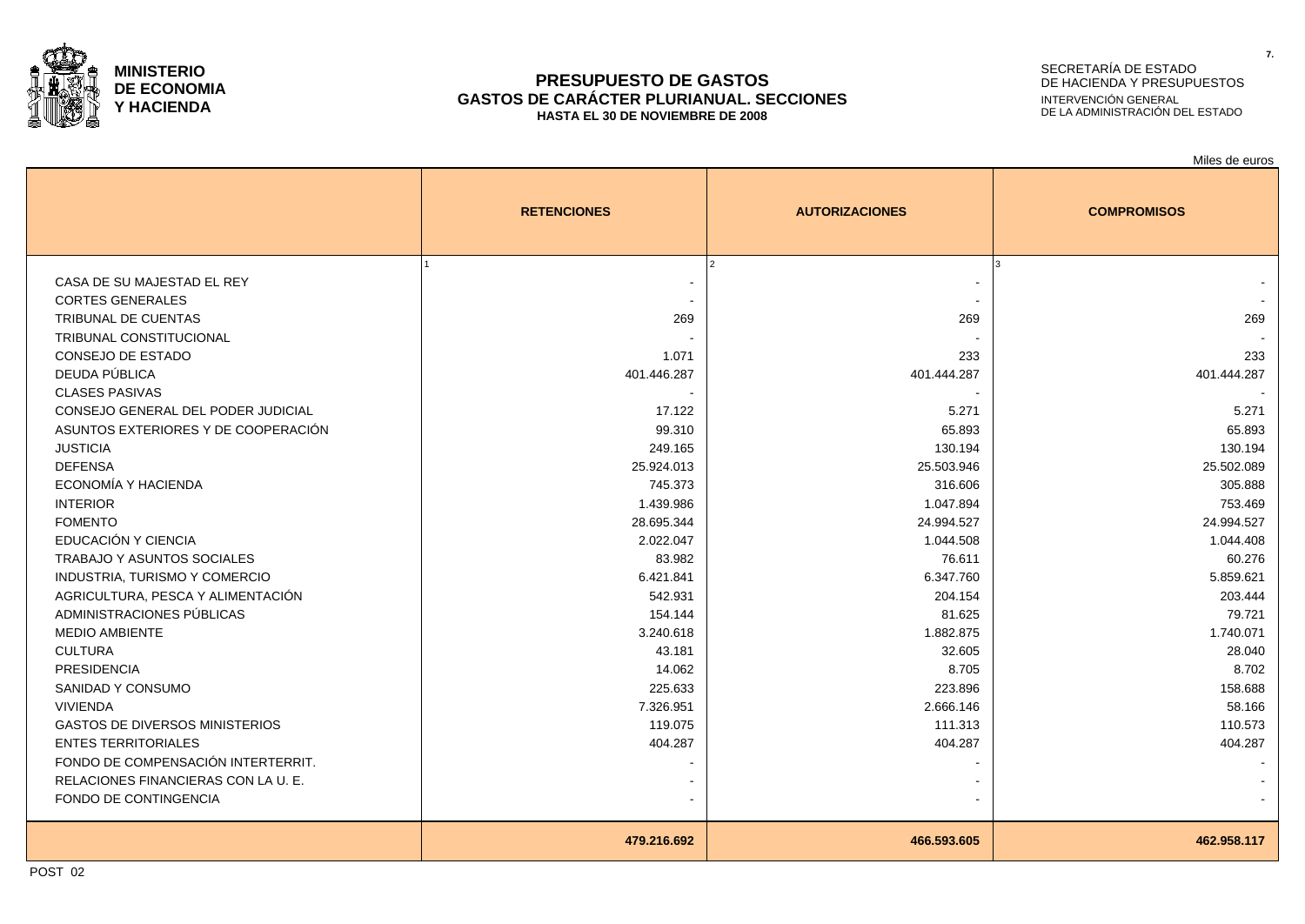

### **PRESUPUESTO DE GASTOS GASTOS DE CARÁCTER PLURIANUAL. CAPÍTULOS HASTA EL 30 DE NOVIEMBRE DE 2008**

# SECRETARÍA DE ESTADO DE HACIENDA Y PRESUPUESTOS INTERVENCIÓN GENERAL DE LA ADMINISTRACIÓN DEL ESTADO

Miles de euros

|                                                 | <b>RETENCIONES</b> | <b>AUTORIZACIONES</b>   | <b>COMPROMISOS</b> |
|-------------------------------------------------|--------------------|-------------------------|--------------------|
| 1. GASTOS DE PERSONAL                           | 30.658             | $\mathcal{L}$<br>19.542 | 17.781             |
| 2. GASTOS CORRIENTES EN BIENES Y SERVICIOS      | 2.719.857          | 2.094.029               | 1.851.637          |
| 3. GASTOS FINANCIEROS                           | 116.615.074        | 116.612.666             | 116.612.666        |
| 4. TRANSFERENCIAS CORRIENTES                    | 2.253.461          | 2.134.793               | 2.125.816          |
| <b>TOTAL OPERACIONES CORRIENTES</b>             | 121.619.050        | 120.861.030             | 120.607.900        |
| 5. FONDO DE CONTINGENCIA Y OTROS IMPREVISTOS    |                    |                         |                    |
| TOTAL FONDO DE CONTINGENCIA Y OTROS IMPREVISTOS |                    |                         |                    |
| 6. INVERSIONES REALES                           | 46.761.761         | 41.395.401              | 41.160.481         |
| 7. TRANSFERNCIAS DE CAPITAL                     | 14.331.462         | 8.427.556               | 5.671.448          |
| TOTAL OPERACIONES DE CAPITAL                    | 61.093.223         | 49.822.957              | 46.831.929         |
| TOTAL OPERACIONES NO FINANCIERAS                | 182.712.273        | 170.683.987             | 167.439.829        |
| 8. ACTIVOS FINANCIEROS                          | 11.625.052         | 11.030.251              | 10.638.921         |
| 9. PASIVOS FINANCIEROS                          | 284.879.367        | 284.879.367             | 284.879.367        |
| <b>TOTAL OPERACIONES FINANCIERAS</b>            | 296.504.419        | 295.909.618             | 295.518.288        |
|                                                 |                    |                         |                    |
|                                                 |                    |                         |                    |
|                                                 | 479.216.692        | 466.593.605             | 462.958.117        |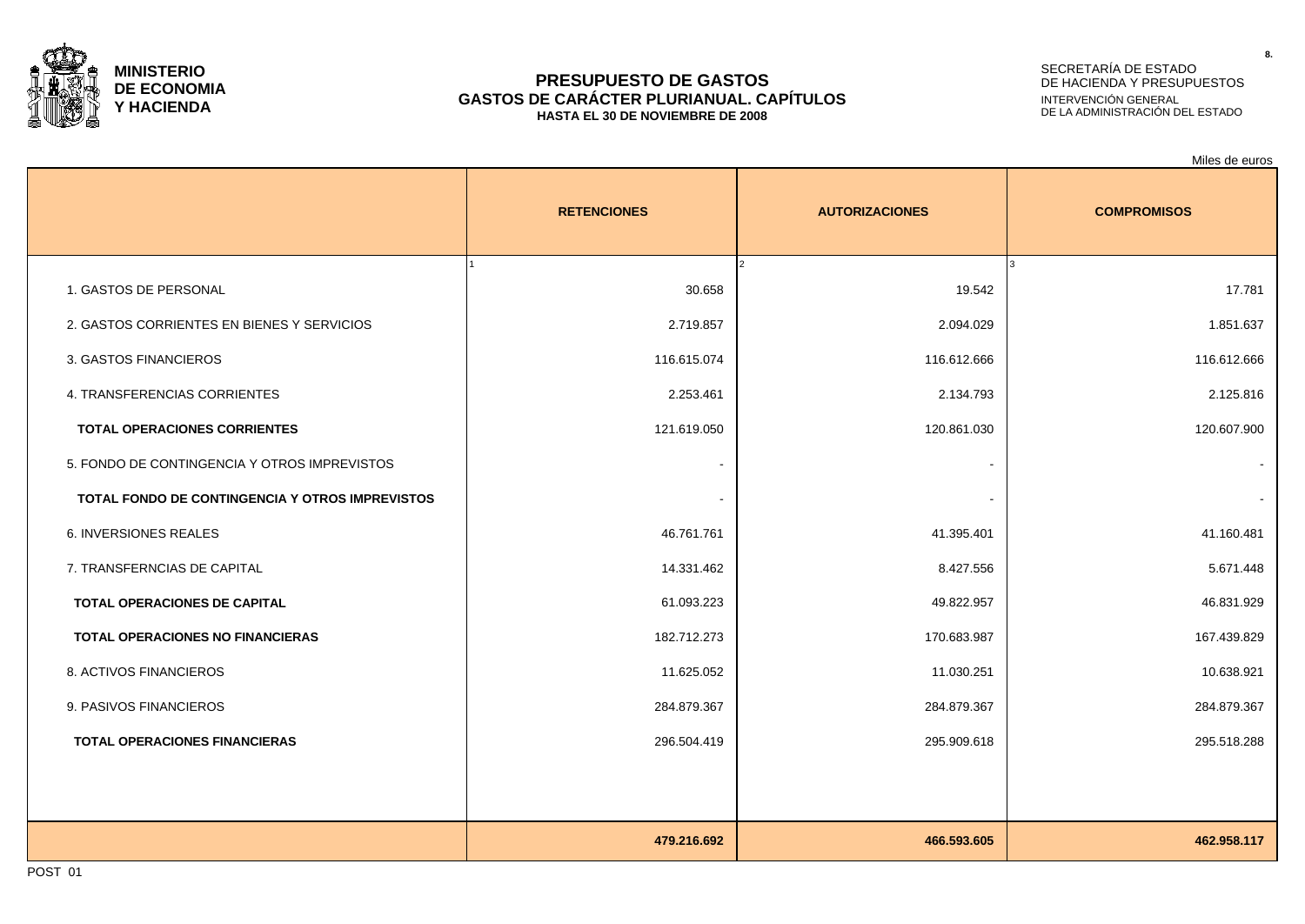

### **PRESUPUESTO DE GASTOS GASTOS DE CARÁCTER PLURIANUAL. EJERCICIO PRESUPUESTARIO HASTA EL 30 DE NOVIEMBRE DE 2008**

# SECRETARÍA DE ESTADO DE HACIENDA Y PRESUPUESTOS INTERVENCIÓN GENERAL DE LA ADMINISTRACIÓN DEL ESTADO

Miles de euros

| <b>EJERCICIO PRESUPUESTARIO</b> | <b>RETENCIONES</b> | <b>AUTORIZACIONES</b> | <b>COMPROMISOS</b> |
|---------------------------------|--------------------|-----------------------|--------------------|
|                                 |                    |                       |                    |
| 2009                            | 66.598.432         | 63.010.966            | 62.119.343         |
| 2010                            | 56.550.040         | 53.648.905            | 53.029.585         |
| 2011                            | 58.771.809         | 56.321.714            | 55.927.477         |
| 2012                            | 39.421.369         | 38.106.177            | 37.794.309         |
| 2013                            | 38.859.044         | 38.553.422            | 38.271.566         |
| 2014                            | 26.428.077         | 26.113.198            | 25.862.887         |
| 2015                            | 23.344.205         | 23.057.540            | 22.840.515         |
| 2016                            | 19.062.560         | 18.783.191            | 18.628.566         |
| 2017                            | 34.406.469         | 34.171.960            | 34.064.235         |
| 2018                            | 15.820.478         | 15.638.030            | 15.566.422         |
| 2019                            | 4.663.224          | 4.509.412             | 4.459.212          |
| 2020                            | 4.673.555          | 4.547.850             | 4.504.850          |
| 2021                            | 4.773.133          | 4.678.661             | 4.635.761          |
| 2022                            | 4.800.858          | 4.735.454             | 4.692.554          |
| 2023                            | 4.656.428          | 4.606.480             | 4.564.580          |
| 2024                            | 7.891.777          | 7.848.573             | 7.807.573          |
| 2025                            | 3.513.584          | 3.472.114             | 3.433.214          |
| 2026                            | 2.602.816          | 2.561.633             | 2.544.333          |
| 2027                            | 2.432.570          | 2.393.146             | 2.382.926          |
| 2028                            | 2.426.571          | 2.388.941             | 2.381.971          |
| 2029                            | 16.398.424         | 16.366.072            | 16.366.072         |
| 2030                            | 1.574.016          | 1.547.384             | 1.547.384          |
| 2031                            | 1.562.326          | 1.547.855             | 1.547.855          |
| 2032                            | 13.148.462         | 13.148.462            | 13.148.462         |
| 2033                            | 881.770            | 881.770               | 881.770            |
| 2034                            | 877.060            | 877.060               | 877.060            |
| 2035                            | 877.981            | 877.981               | 877.981            |
| 2036                            | 875.505            | 875.505               | 875.505            |
| 2037                            | 13.543.509         | 13.543.509            | 13.543.509         |
| 2038                            | 342.765            | 342.765               | 342.765            |
| 2039                            | 344.178            | 344.178               | 344.178            |
| 2040                            | 6.625.642          | 6.625.642             | 6.625.642          |
| 2041                            | 39.458             | 39.458                | 39.458             |
| 2042                            | 41.050             | 41.050                | 41.050             |
| 2043                            | 42.706             | 42.706                | 42.706             |
| 2044                            | 44.429             | 44.429                | 44.429             |